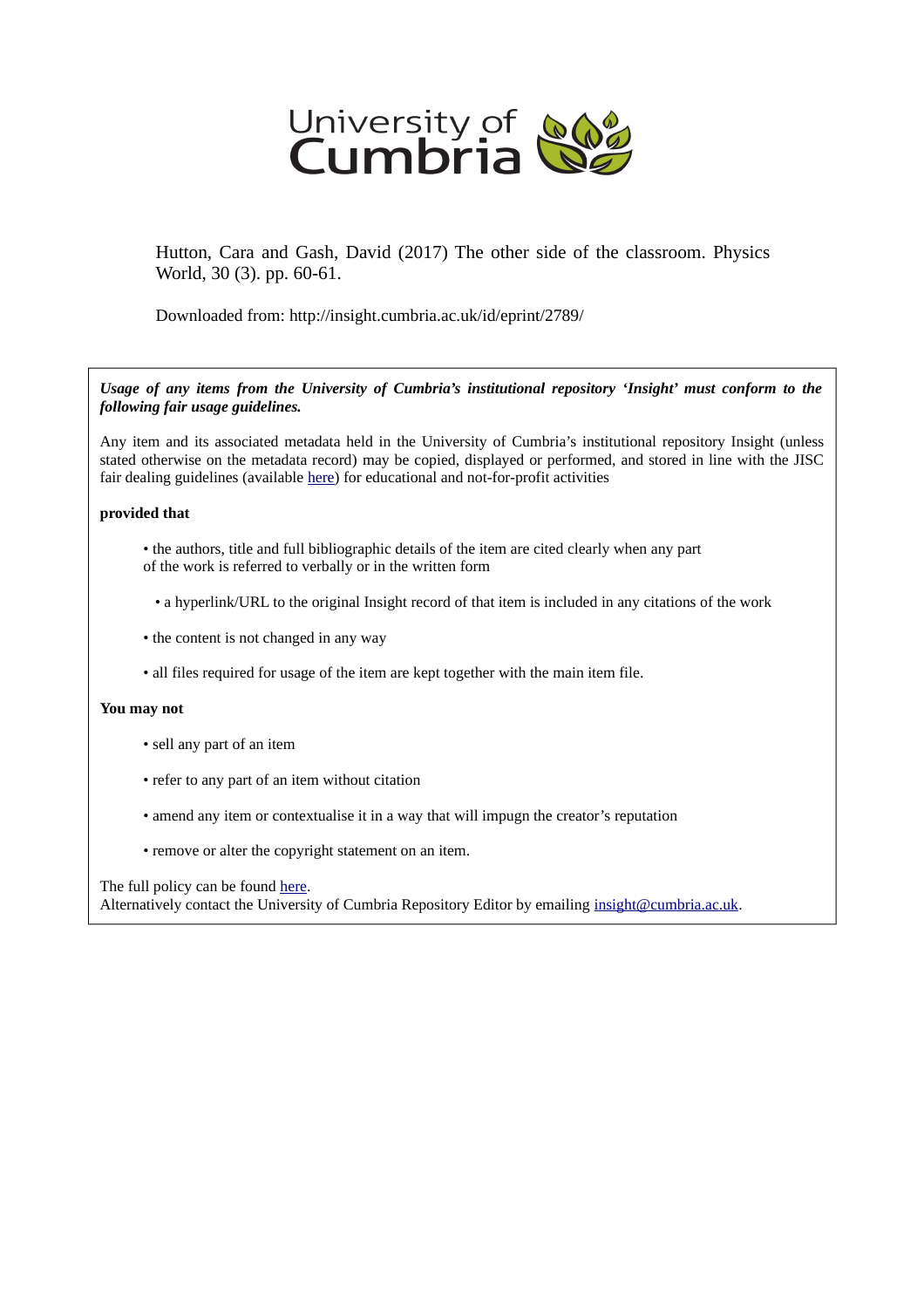# **The other side of the classroom**

Most physics graduates have an idea of what it's like to be a physics teacher, having been taught by one in the recent past. Indeed, some may even be in physics today thanks to a particularly inspiring teacher. But not enough graduates consider teaching as a potential career option. Find out how you can become a physics teacher in the UK and hear from classroom teachers Cara Hutton and Dave Gash on how and why they made the choice to become educators and what the job involves.

Physics can be a complex and demanding subject. Whether it's the latest research updates from the world of nanotechnology or the newest results from the Large Hadron Collider, understanding such advances and the basics that they are built on is no mean feat. Explaining these concepts to students is even harder, and specialist physics teachers are needed more than ever to ensure that enough students are encouraged to go into physics to take up the many exciting opportunities on offer. And although many countries face a shortage of specialist physics teachers, there are now lots of recruitment initiatives and programmes to help physicists to become teachers and to give nonspecialist physics teachers the skills to teach physics with confidence.

A good teacher can invoke a passion for a subject from an early age, arming students with the knowledge and confidence to pursue it in the future. When it comes to the sciences, and especially physics, there is often a misconception that the field is impenetrable or beyond the grasp of the average student. But who better than an actual physicist to convince them otherwise, and help shape the next generation of physicists.

### **Case study: Cara Hutton**

Cara Hutton studied for a BSc in physics at the University of Edinburgh, UK. She went straight on to a PGCE at the University of Cumbria and has been a qualified teacher for four years. She has recently been appointed as an Institute of Physics school-based physics coach and will be working with other local schools to support their teachers and, in turn, their pupils. She currently teaches at Skipton Girls' High School in North Yorkshire.

As I was coming to the end of my third year of my degree, I started to think about what I wanted to do. A lot of companies were advertising for physics graduates to go into software development and programming, but I didn't want a job where I was sitting in front of a computer screen all day. So I did my university's Science Education Placement in a local school to find out if teaching was the way forward for me and I loved it! It was never dull, I learned lots of new things myself, and when a pupil understands a concept they have never met before or have previously struggled with, it's really rewarding. And I was certainly not sitting down all day.

I chose a PGCE because, having just finished my degree, it still gave me a base at university and the opportunity to do some Master's level writing alongside the time in school. However, now I can really see the benefits of school-based training too because there's nothing like being fully immersed in a school to get a complete idea of what the NQT year and beyond will be like.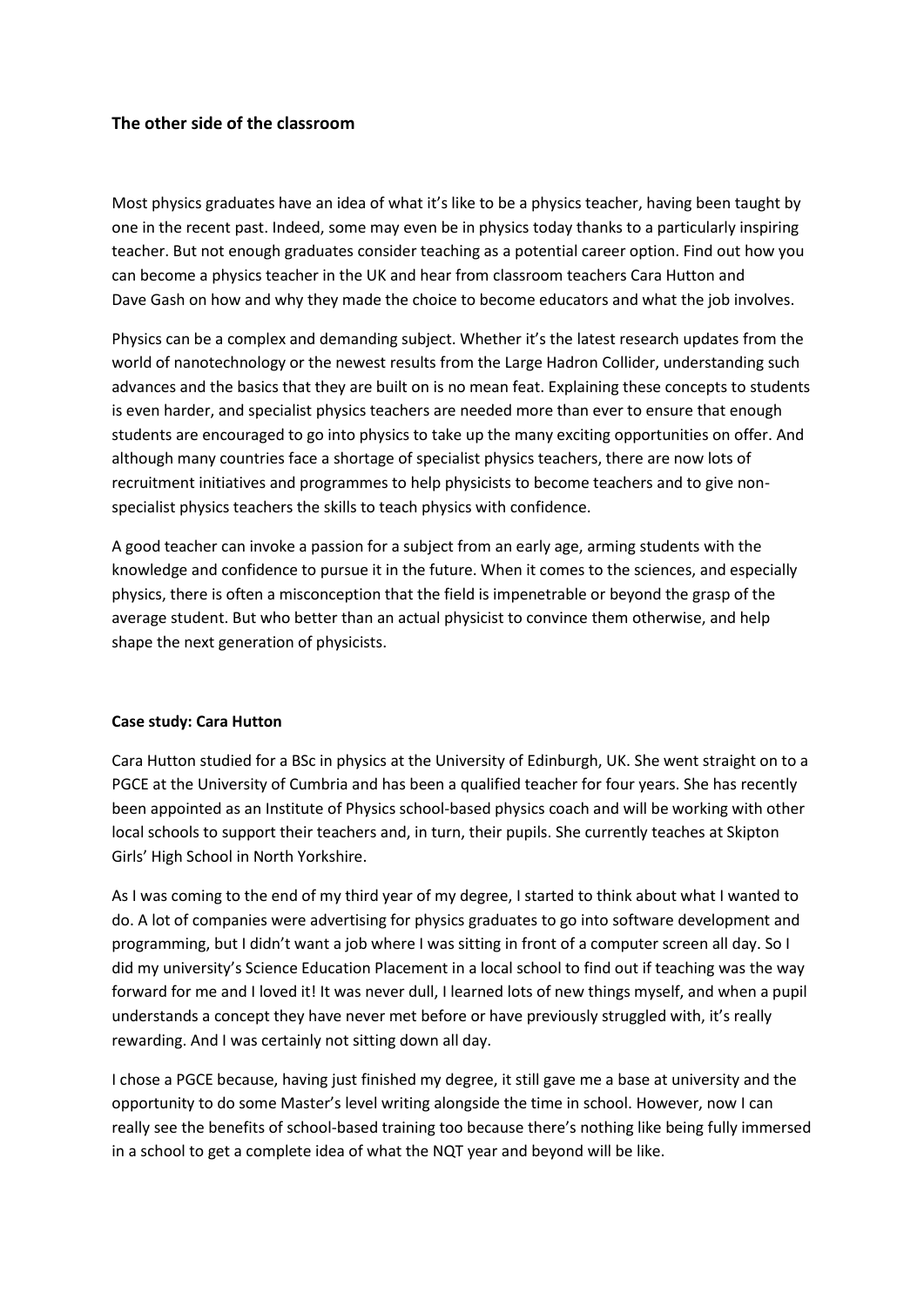In my first year I took the opportunity to try out different techniques, some of which worked better than others, but I learnt a lot from that year. I enjoyed building relationships with the pupils and winning round some of the more challenging characters, and also getting to know other members of my school's science team.

Just the other day I came across my notes from my first placement and saw that after I did my very first starter activity in a lesson, a year 7 (ages 11–12) boy came up to me and said "That was really good Miss! I'm looking forward to next time!'"

I love that every day is different. I can teach the same lesson to two separate classes and know it will be different because of the questions the two classes will ask. The best thing is always the pupils. I know at the end of the year that I will have helped them understand more than they did at the start and given them a better choice in life because of it.

## **Case study: David Gash**

David Gash studied for a BSc in physics at the University of Liverpool, UK. He then went on to gain a PGCE at Liverpool and has been a qualified teacher for 10 years. He is the head of science at Gateacre School in Liverpool and has recently completed a Master's in education (leadership and management)

I was 20 when I was accepted by the University of Liverpool to study physics. I honestly didn't take the course seriously at first, despite deeply enjoying its content, and I had no clue what direction it would eventually take me in. That's when a couple of other students on the course said they were going to go into teaching. My life changed forever.

The PGCE course connected me with like-minded people. It unlocked a thirst for learning that was lacking in my previous incarnations. I was actually quite an insecure and shy individual and I remember shaking when I went for the interview for the course. My first day at my first placement school was even more terrifying. Fortunately, I was "team teaching" a group of year 7 students along with another trainee teacher, so we supported each other through it. As a physics specialist, I was very much in demand and I was able to quickly secure a job. Within 18 months, I had been given the role of A-level physics co-ordinator for my school, and I was formally promoted to co-ordinator-level the following year.

Fast-forward eight years and I am now the head of science at the same school and I absolutely love it. In the intervening years, I met my wife, who is a drama teacher at my school, we had our son (who is now nearly two years old) and I also pursued a Master's in education (leadership and management).

A major concern in physics education today is the large gap in the sector for well-qualified, skilled, physics graduates who have a passion for teaching. While there are plenty of driven physics teachers nationwide, we are easily outnumbered by our colleagues in biology and chemistry and they often end up teaching GCSE and A-level physics due to the current shortage.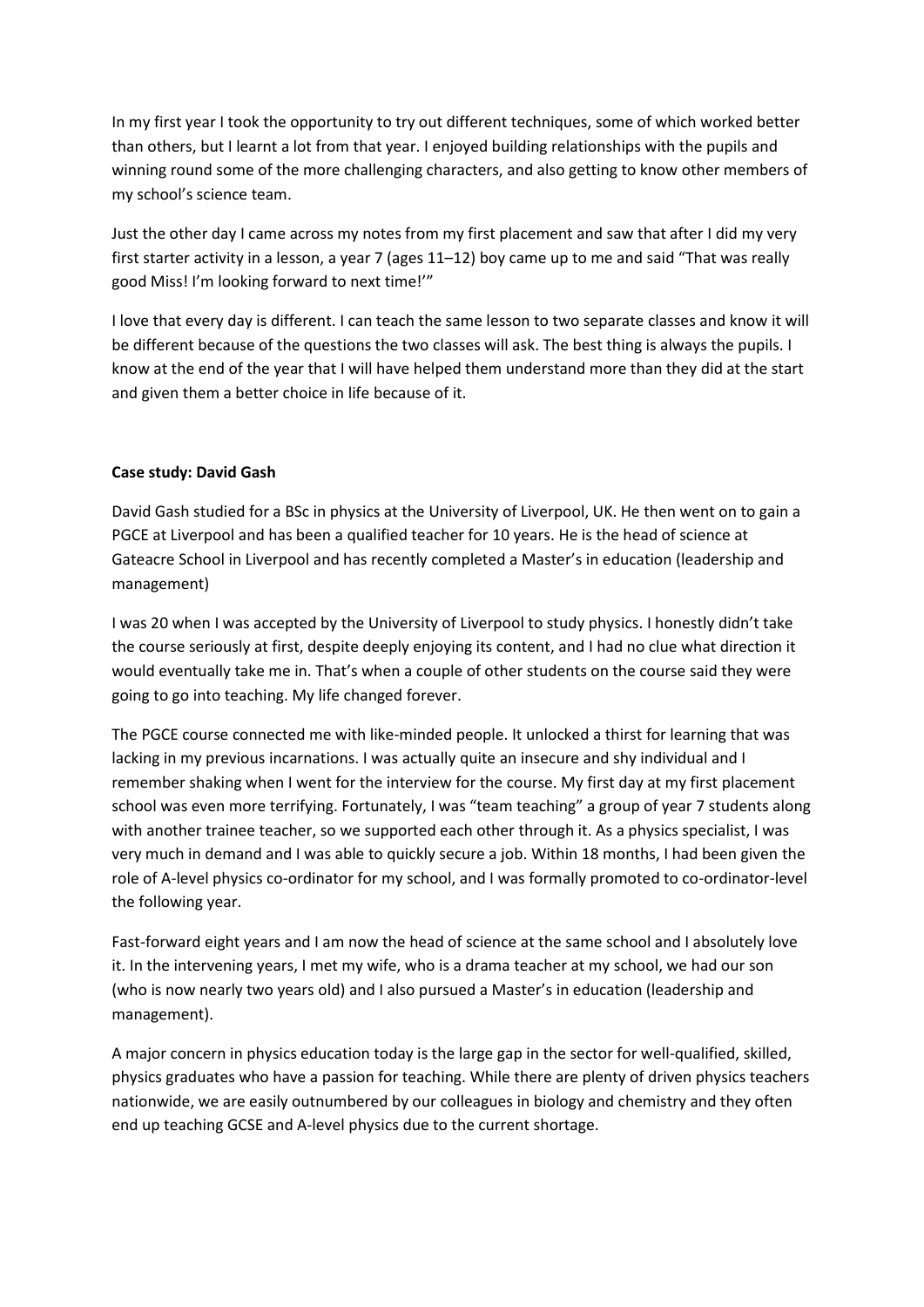If you are wondering what constitutes a typical day as a teacher, there is no such thing! Other than following my teaching timetable and planning my lessons for the week, it is very difficult to offer such an overview, given how unique each day truly is. This is one of the best parts of the job – not knowing where the day will take you. What I can say is that I know full well that I enjoy each and every moment.

I personally had very old-school ideas about what a physics teacher does when I first entered the profession. The reality has been so different. Working through experiments and exciting demonstrations – my laboratory ceiling now needs a few coats of paint – going on school trips to CERN and Jodrell Bank, and running competitions with other schools are all a part of a rich and varied job that allows me to be both creative and academic.

Working with children is incredibly rewarding and surprising. I am paid to teach young people about science and help them to understand the universe around them. Yes, it is hard work and there are a lot of things that I would change about education in the UK if I had the power. However, those things pale into insignificance when my students arrive and sit awaiting their next exciting experience in my classroom.

### **Routes to take**

If you are considering becoming a qualified physics teacher in the UK, there are several possible routes. A small number of universities in England, Scotland and Wales offer undergraduate degrees in physics or science leading to Qualified Teacher Status (QTS), but the majority of teachers obtain this status by training in postgraduate programmes. Postgraduates can either specialize in physics with science or physics with maths and there are two main routes: university-led training and school-led training.

University-led training is usually taken as a one-year full-time programme (though part-time options that take longer are also available), leading to a qualification such as a Postgraduate Certificate in Education (PGCE) or a Postgraduate Diploma in Education (PGDE). These courses involve a mixture of training at a higher-education institution and at least 24 weeks spent teaching in schools, usually carried out as two placements in different schools.

As for school-led training (generally only available in England) it can lead to a PGCE or equivalent in a number of ways. The School Direct programme places candidates (who may be paid or unpaid) in a school that will deliver training tailored to the trainee's and the school's needs. An alternative, known as School Centred Initial Teacher Training (SCITT), takes place within a group of neighbouring schools, with a lead school taking overall responsibility for a trainee's development.

You can apply for a place on an undergraduate or postgraduate course via the Universities and Colleges Admissions Service (UCAS), which manages applications to UK full-time higher-education courses. There is a further route for postgraduates in England called Researchers in Schools, which is a three-year bespoke, salaried teacher-training course for candidates who have completed (or are finishing) their PhD.